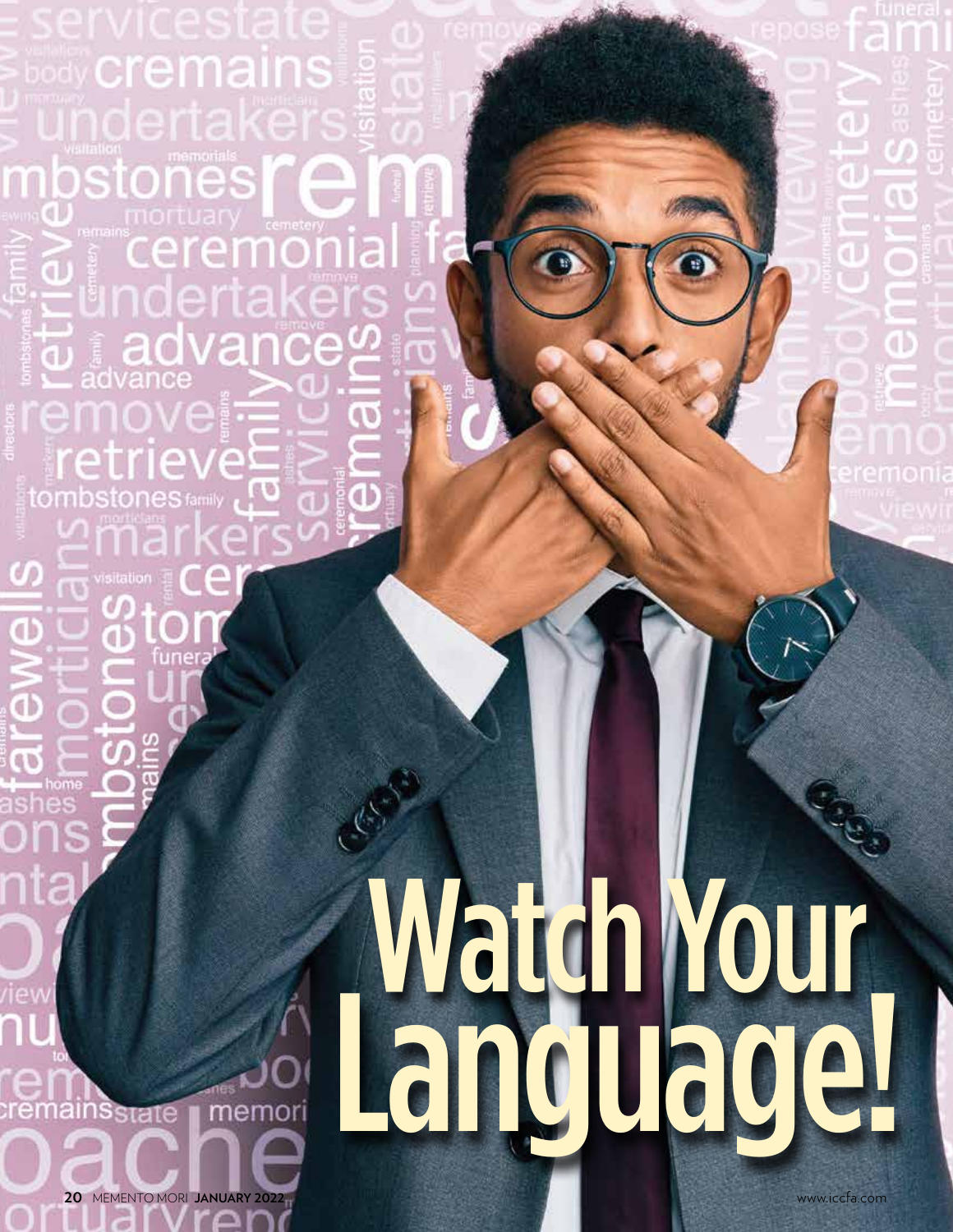# *Deathcare's Confusing Terminology*

**by Curtis D. Rostad, CFSP**

**F**<br>"admi **UNERAL SERVICE** is not alone in seeing changes to the I terminology we use every day. Just like airline stewardesses have become "flight attendants," secretaries have become "administrative assistants," and waiters and waitresses are now "servers," we have progressed from "undertakers" to "morticians" to "funeral directors" and even "deathcare professionals."

Bodies no longer lie "in repose" or lie "in state." We prefer "visitations" and "family farewells." Hearses have become "casket coaches" or "funeral coaches." "Tombstones" gradually became "monuments and markers." Today, they are now "cemetery memorials."

We no longer "retrieve the body," we now "remove the remains." And for those who feel "remains" sounds too cold and uncaring, they use "bringing the loved one into our care."

We avoid the term "ashes" yet "cremains" never really took hold. The proper term is now "cremated remains." It is interesting that those who despise the term "human remains" for a body have no problem with the term "cremated remains" after that same body is cremated. Such is the nature of changing terminology in a changing society.

## **Remember the 1980s?**

SHUTTERSTOCK / KRAKENIMAGES.COM / WORDCLOUDS.COM

But unlike most other businesses, some of our language is regulated by the federal government. The Federal Trade Commission's Funeral Service Rule requires that we in the industry use terms that may be antiquated or ones we may not like. Because the Rule was promulgated in 1984, our terminology is stuck in that decade.

Yes, I said 1984. There was no such thing as cell phones, wi-fi, websites, GPS, or email. Ronald Reagan was the U.S. president, gasoline cost \$1.10 per gallon, an average single-family home sold for \$86,000, and the average salary was \$21,600.

In 1984, HIV was discovered as the cause of AIDS. Apple ran its first commercial for the Macintosh computer during the Super Bowl XVIII, and a man named Alex Trebek took over as the host of a game show called *Jeopardy*.

### **Follow the Rule!**

Non-compliance with the Funeral Rule can result in thousands of dollars in fines, costs in both time and money getting back into compliance (if you join the Funeral Rule Offenders Program), and a damaged reputation if it becomes community knowledge that your firm violated a federal law.

You would do well to review your General Price List (GPL) to ensure that the language used in the six mandatory disclosures matches the FTC language *word for word.* According to the FTC website:

The General Price List (GPL) is the key stone of the Funeral Rule. It must contain identifying information, itemized prices for the various goods and services that you sell, and other important disclosures. The GPL enables consumers to comparison shop and to purchase, on an itemized basis, only the goods and services they want.

Despite the sign on your building and what your letterhead might say, on the GPL, your firm is called a "funeral home," not a funeral "chapel," "mortuary," or "funeral service." The